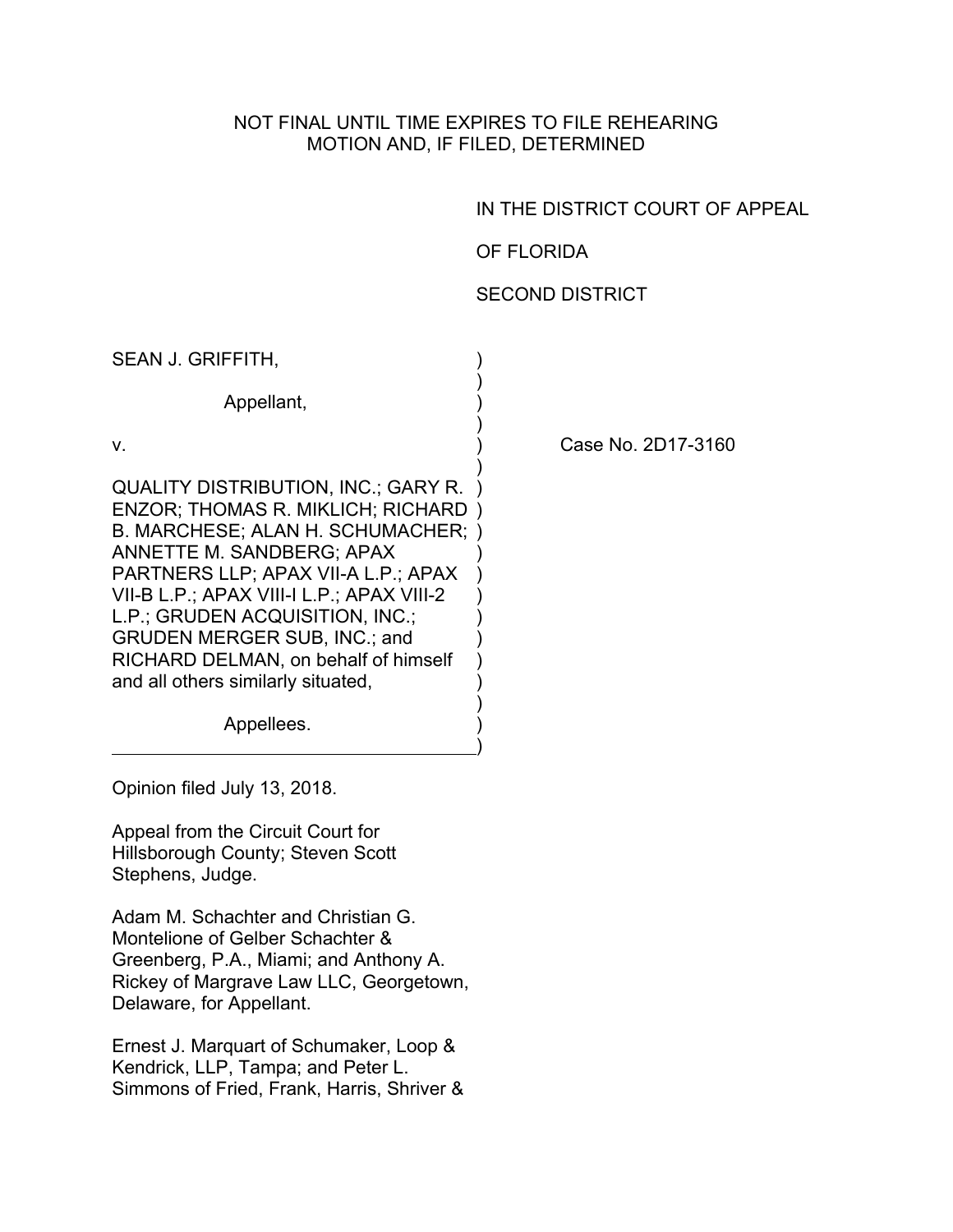Jacobson, LLP, New York, New York, for Appellees Qualify Distribution, Inc.; Gary R. Enzor; Thomas R. Miklich; Richard B. Marchese; Alan H. Schumacher; and Annette M. Sandberg.

Bryan D. Hull and J. Carter Anderson of Bush Ross, P.A., Tampa; and Edward P. Welch and Jenness E. Parker of Skadden, Arps, Slate, Meagher & Flom LLP, Wilmington, Delaware, for Appellees Apax Partners LLP; Apax VIII-A L.P.; Apax VIII-B L.P.; Apax VIII-I L.P.; Apax VIII-2 L.P.; Gruden Acquisition, Inc.; and Gruden Merger Sub, Inc.

John F. Keating, Jr., of The Brualdi Law Firm, P.C., New York, New York; and Kenneth J. Vianale and Julie Prag Vianale of Vianale & Vianale LLP, Boca Raton, for Appellee Richard Delman.

#### MORRIS, Judge.

Sean J. Griffith appeals an order certifying a class and approving a class action settlement in a case brought by shareholders of Quality Distribution, Inc. (Quality), against the corporation for breach of fiduciary duty and failure to disclose relevant information relating to a proposed acquisition by Apax Partners, LLC (Apax). We have jurisdiction pursuant to Florida Rules of Appellate Procedure 9.030(b)(1)(A) and 9.130(a)(3)(C)(vi). We affirm the trial court's certification of the class without further comment; however, we reverse the trial court's approval of the class action settlement and the denial of Griffith's request for fees.

#### **I. Background**

On May 6, 2015, Quality, a Florida corporation, announced that it had entered into a merger agreement whereby Apax would acquire Quality for \$16 per share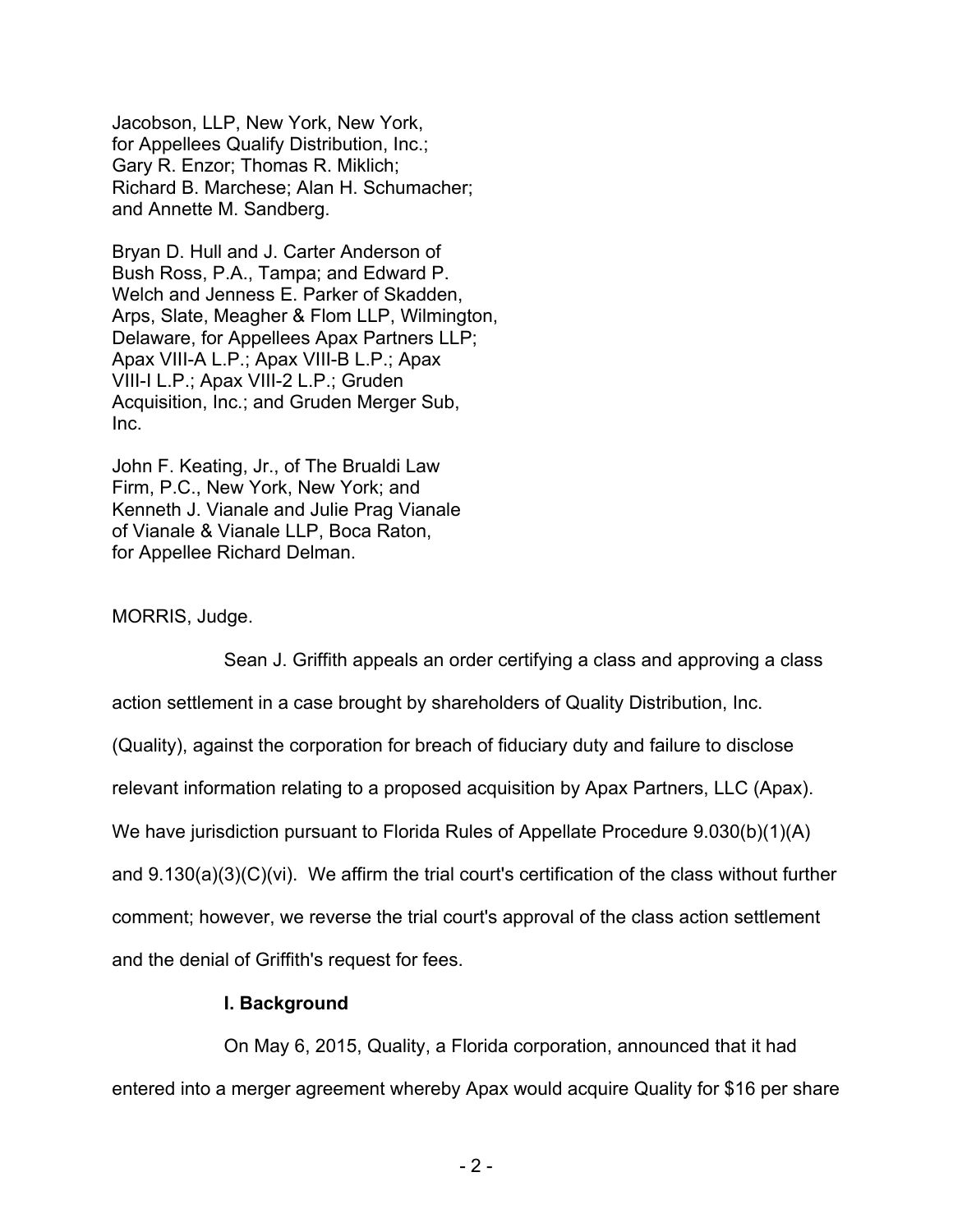of its publicly-traded stock. This price "represent[ed] an approximate premium of . . . 62% to the \$9.85 closing price per share" on May 5, 2015, the day before the merger was announced. The transaction was valued at \$800 million, including the assumption of Quality's debt by Apax. On June 8, 2015, Quality filed a preliminary proxy statement with the Securities and Exchange Commission (SEC).

On June 17, 2015, Richard Delman, a shareholder of Quality, filed a class action complaint against Quality, its board members, and Apax. Delman alleged a count against the board members for breach of fiduciary duties, a count against Quality and the board members for failure to disclose, and a count against Apax for aiding and abetting in the breaches of fiduciary duties. Delman alleged that Quality and its board members engaged in a flawed sale process and agreed to an inadequate sale price. Delman also alleged that Quality and its board members failed to include in the proxy statement information that is material to the shareholders' decisions on whether to approve the merger.

On July 24, 2015, Delman filed a motion for preliminary injunction. Also in July, Quality filed a definitive proxy statement with the SEC and the parties began to engage in expedited discovery. Quality and Apax agreed to produce additional documents, and Delman conducted two depositions, one of Quality's chief executive officer and one of an executive from Quality's investment banker, RBC Capital Markets, LLC (RBC). The parties engaged in settlement negotiations, and Delman notified the court that there was no need to hold a hearing on his motion for preliminary injunction in light of the settlement negotiations. By August 2015 the parties had reached a settlement agreement. The agreement required Quality to serve its shareholders with

- 3 -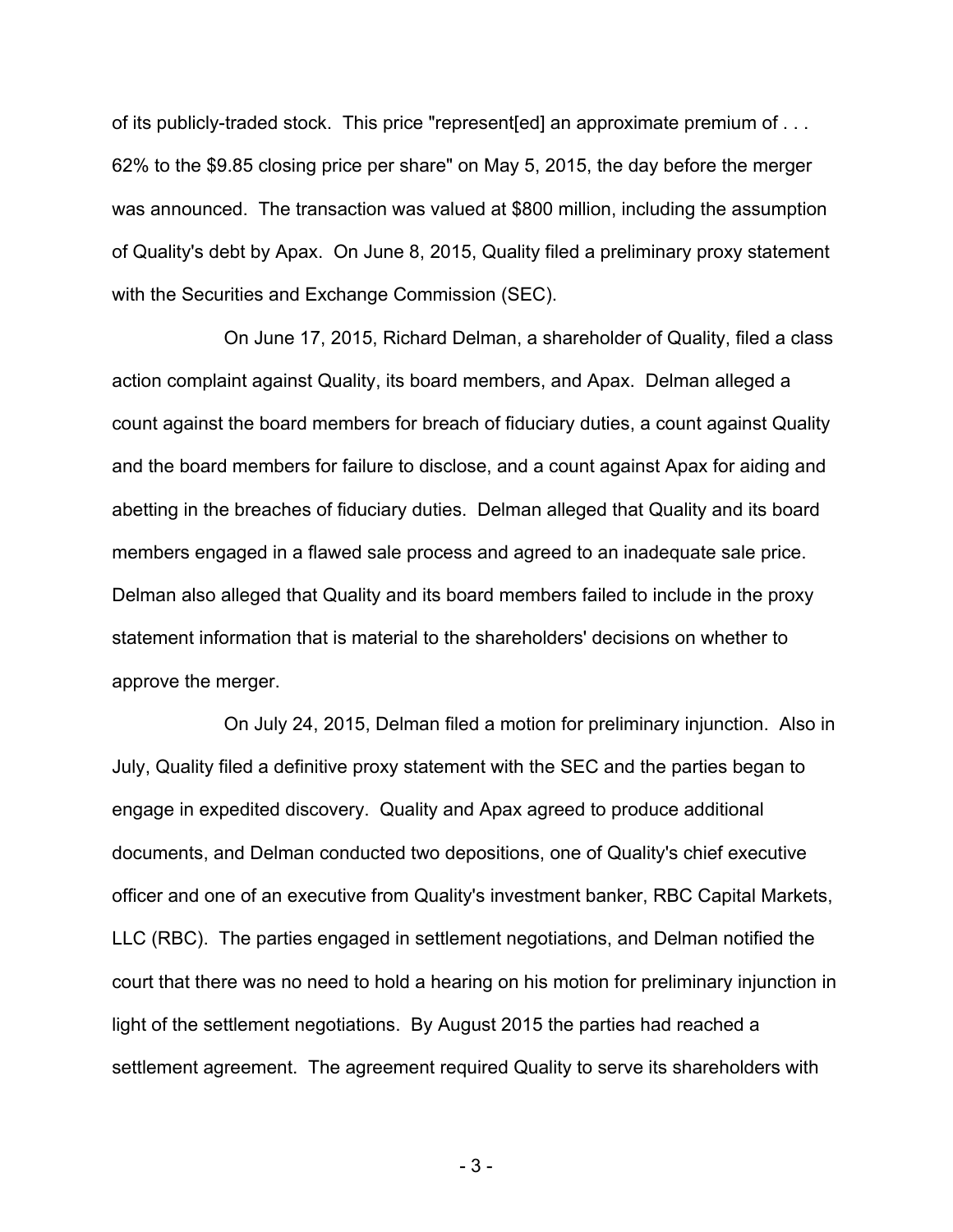supplemental disclosures containing information regarding the following: (1) potential conflicts of interest of Quality's senior management and Apax's expressed intention to retain Quality's management team as employees; (2) the potential conflicts of interest of Quality's investment banker, RBC, and its connection with Apax; and (3) the sale process and alternatives to the merger. On August 10, 2015, Quality filed the supplemental disclosures with the SEC.

On August 18, 2015, 98.8% of the shareholders voted to approve the merger with Apax.

On October 28, 2016, the parties entered into a formal stipulation of settlement. On December 16, 2016, the parties filed a joint motion for entry of an order granting joint motion for all parties for notice and hearing for settlement. The trial court entered the requested order on January 20, 2017. The order directed Quality to serve its shareholders with notice of the settlement, and it conditionally certified the shareholders as a class of plaintiffs. The order also designated Delman as the class representative, preliminarily approved the settlement, and set a hearing for April 24, 2017.

On April 3, 2017, Griffith filed an objection to the proposed settlement. He had purchased \$160 worth of Quality's shares after the merger was formally announced. Griffith described himself as "an activist investor who has served as a watchdog in the movement to curtail abusive [merger and acquisition] litigation."<sup>1</sup> He

<sup>1</sup>Griffith is a professor of law at Fordham University School of Law. He has coauthored various law review articles on the subject of disclosure settlements that arise in the context of litigation involving corporate mergers. See, e.g., Jill E. Fisch, Sean J. Griffith & Steven Davidoff Solomon, Confronting the Peppercorn Settlement in Merger Litigation: An Empirical Analysis and a Proposal for Reform, 93 Tex. L. Rev. 557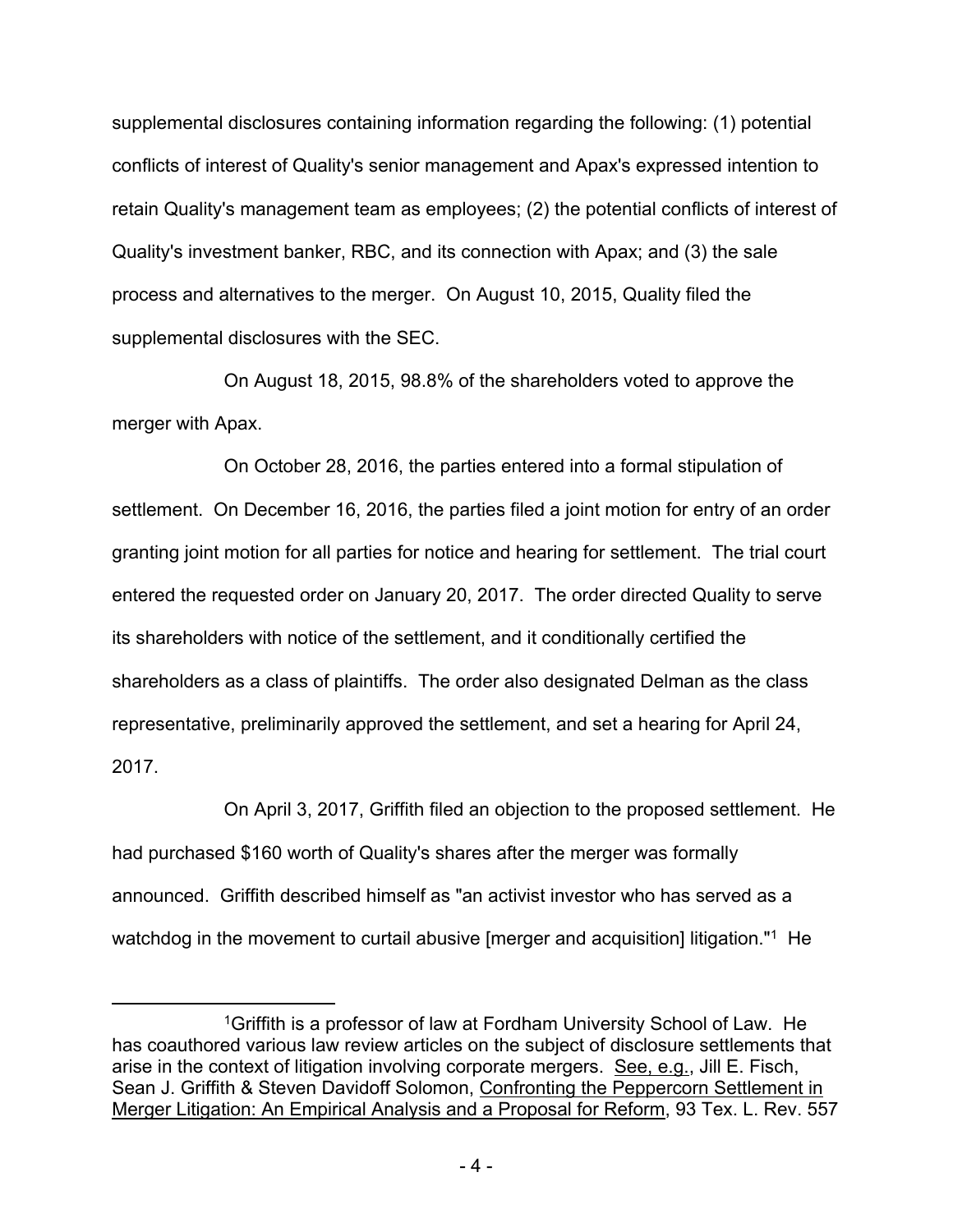objected to the proposed settlement and class certification on four main grounds: (1) the supplemental disclosures were not plainly material to the shareholder's decision on whether to approve the merger, (2) the released claims had not been adequately investigated by plaintiffs' counsel, (3) questions remain regarding the adequacy of class counsel, and (4) plaintiffs' fee request should be rejected because the litigation did not provide a substantial benefit to the shareholders. Griffith argued that Florida should adopt the test for approval of "disclosure settlements" set forth in In re Trulia, Inc. Stockholder Litigation, 129 A.3d 884 (Del. Ch. 2016). Last, Griffith asked the trial court to retain jurisdiction so that he could submit a request for fees he incurred in objecting to the settlement.

Delman filed memorandums of law in support of the proposed settlement and in response to Griffith's objection. He also filed an affidavit from a financial analyst, in which the analyst attested that the supplemental disclosures were material. Quality and Apax filed a joint memorandum in support of the settlement and in opposition to Griffith's objection.

On April 24, 2017, the trial court held a hearing at which the trial court considered argument from all parties and Griffith. On June 21, 2017, the trial court entered an order partially approving the class action settlement. The trial court concluded that the settlement in this case "survives the heightened scrutiny standard," citing Grosso v. Fidelity National Title Insurance Co., 983 So. 2d 1165, 1170 (Fla. 3d DCA 2008). The court also found that the four requirements for class certification are

<sup>(</sup>Feb. 2015); Sean J. Griffith & Alexandra D. Lahav, The Market for Preclusion in Merger Litigation, 66 Vand. L. Rev. 1053 (May 2013). Griffith filed an amicus curiae brief in the Delaware case he urges Florida to adopt. See In re Trulia, Inc. Stockholder Litigation, 129 A.3d 884 (Del. Ch. 2016).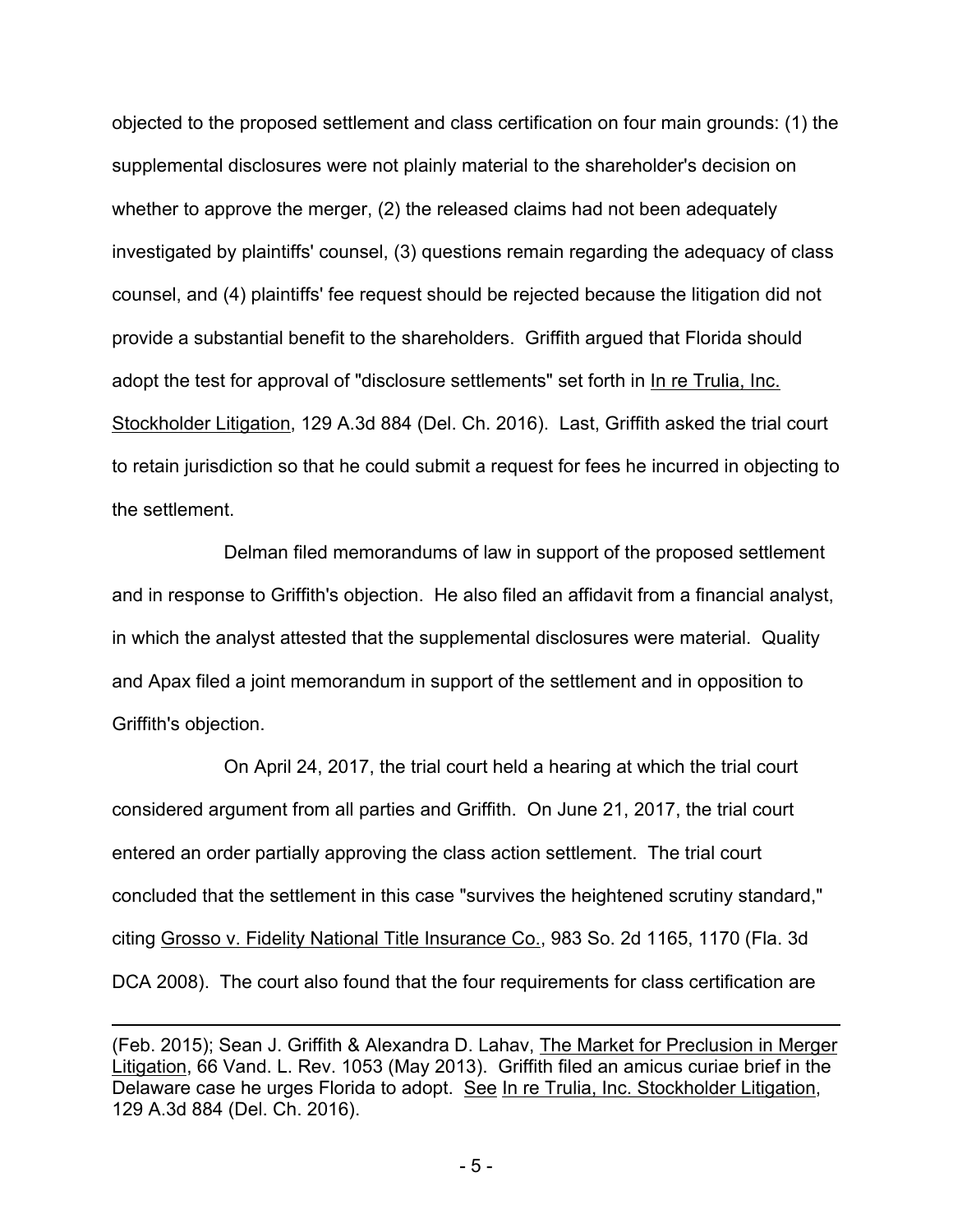present. The court then went on to address Griffith's objection and his argument that In re Trulia should apply. The court ruled that In re Trulia "is good law in Florida, at least for the proposition that a class action settlement should not be approved when the scope of the claims released exceeds the scope of the issues litigated in the case." The trial court concluded that the release in this case is "narrowly tailored to match the scope of the issues litigated in the case." Turning to whether the supplemental disclosures were material, the trial court stated that even if they were immaterial, the settlement "is the better choice among the alternatives."

> [T]he Florida courts have such a strong policy favoring resolution of cases by jury trial that an action of this nature would almost certainly not be resolvable on summary judgment. Plaintiffs have filed an affidavit from an apparently qualified expert that would be sufficient to create an issue of fact regarding the materiality of the disclosure. Accordingly, the consequence of simply refusing to approve the settlement would most likely be to require the case to proceed to jury trial over the course of a year or two. Given the finding above that the release is properly matched to the scope of the issues litigated, the class is not damaged by the settlement even if it was all a charade, if it can be protected from excessive transaction costs. And since there is no mention of the settlement of separate payment to the class representative, transaction cos[t] issues are limited to attorney fee issues.

(Footnote omitted.) The trial court further ruled that because the settlement does not include plaintiffs' attorney's fees, the issue of fees would be determined in a true adversarial process. The trial court approved the settlement, essentially reserving jurisdiction on the issue of attorney's fees. The trial court denied Griffith's objection and his request for fees. Griffith now appeals.<sup>2</sup>

<sup>2</sup>On June 28, 2017, Griffith filed a motion to intervene below, but the trial court did not rule on the motion. As a member of the class who objected below, Griffith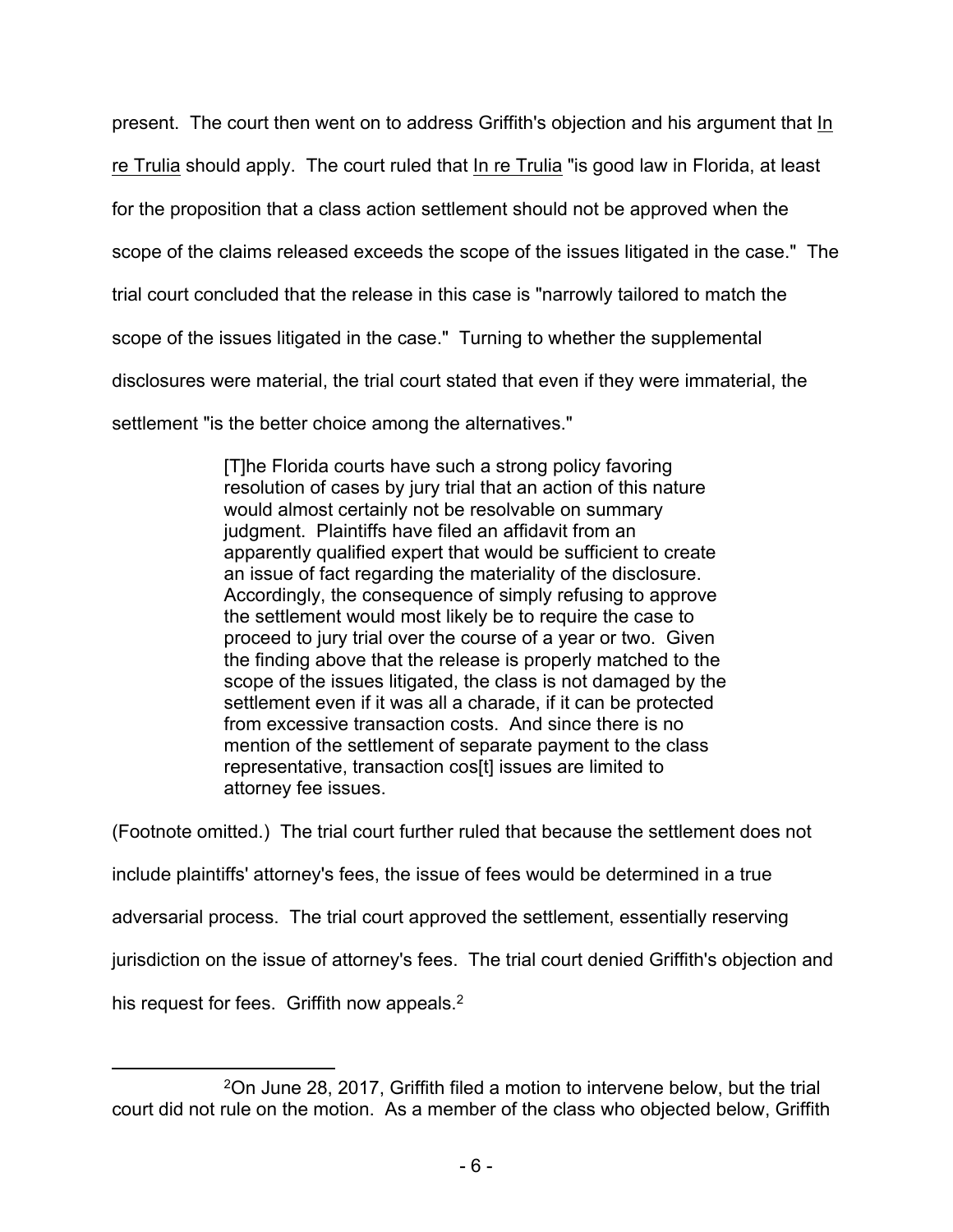# **II. Analysis**

On appeal, Griffith argues (1) that the trial court erred in approving the settlement without applying the standard set forth in In re Trulia, (2) that the trial court erred in certifying the class without considering whether class counsel provided the class with adequate representation, and (3) that the trial court erred in denying his request for fees. We find merit in his first argument.

"Where the parties, as here, seek certification of the class and approval of their settlement simultaneously, the trial court is required to apply heightened scrutiny and to take a more active role as a guardian of the interests of the absent class members." Grosso, 983 So. 2d at 1170 (emphasis omitted). "To approve a class action settlement, the trial court must find that the agreement was fair, reasonable, and adequate."  $Id.$  at 1173 (first citing Fed. R. Civ. P. 23(e)(1)(C); and then citing Ramos v. Philip Morris Cos., 743 So. 2d 24, 31 (Fla. 3d DCA 1999)). Some of the factors relevant to that determination include:

> (1) the complexity and duration of the litigation; (2) the reaction of the class to the settlement; (3) the stage of the proceedings; (4) the risk of establishing liability; (5) the risk of establishing damages; (6) the risk of maintaining a class action; (7) the ability of the defendant to withstand a greater judgment; (8) the reasonableness of the settlement in light of the best recovery; and (9) the range of reasonableness of the settlement in light of all the attendant risks of litigation.

has standing to appeal the approval of a class settlement. See Addison v. City of Tampa, 33 So. 3d 742, 745 (Fla. 2d DCA 2010) ("[T]he United States Supreme Court has stated that unnamed class members are '*parties* to the proceedings in the sense of being bound by the settlement' and, therefore, are entitled to appeal the approval of a class settlement." (quoting Devlin v. Scardelletti, 536 U.S. 1, 10 (2002))).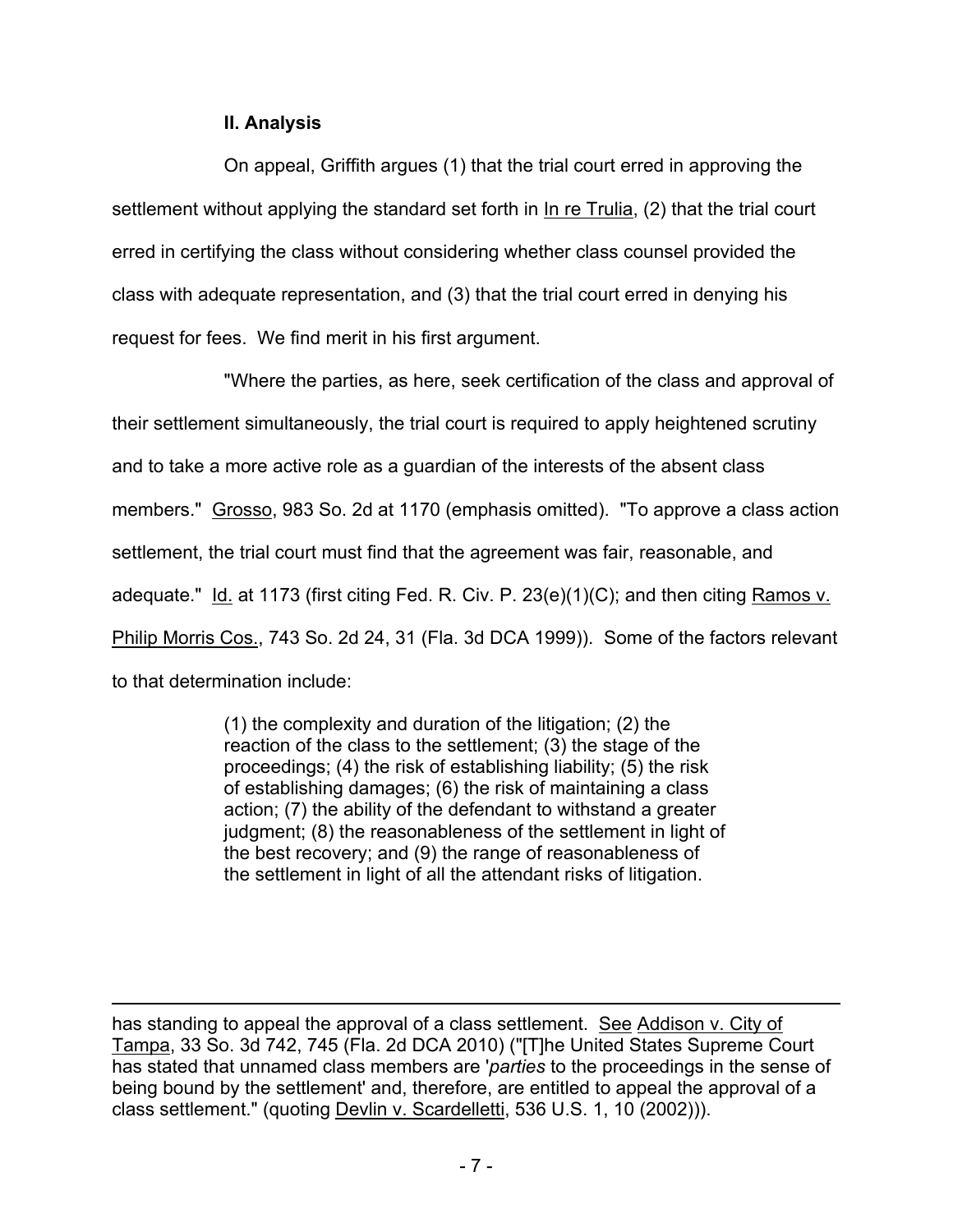Id. at 1173-74 (citing In re Gen. Motors Corp. Pick-Up Truck Fuel Tank Prods. Liab. Litig., 55 F.3d 768, 785 (3d Cir. 1995)).<sup>3</sup>

An appellate court generally reviews a ruling approving a class settlement for abuse of discretion. Barnhill v. Fla. Microsoft Anti-Trust Litig., 905 So. 2d 195, 199 (Fla. 3d DCA 2005). But where the trial court applies the wrong law or the issue involves a pure question of law, the ruling is reviewed de novo. See Van v. Schmidt, 122 So. 3d 243, 246 (Fla. 2013); G4S Secure Sols. USA, Inc. v. Golzar, 208 So. 3d 204, 207-08 (Fla. 3d DCA 2016).

Griffith contends that the trial court erred in failing to either apply the full Grosso test or in failing to adopt the full In re Trulia standard, which he argues is consistent with the Grosso test. He claims that the trial court improperly used a singlefactor test in ruling that a settlement may be approved as long as the proposed release is commensurate with the claims raised in the case.

In In re Trulia, the Delaware Court of Chancery discussed the proliferation of "disclosure settlements" and the problems associated with a request to approve such a settlement. 129 A.3d at 887, 891-99.<sup>4</sup> The court was asked to approve a proposed

Nelson v. Wakulla County, 985 So. 2d 564, 570 (Fla. 1st DCA 2008).

<sup>3</sup>Courts have also used the following six factors: 1) the likelihood of success at trial; 2) the range of possible recovery; 3) the point over or below the range of possible recovery at which a settlement is fair, adequate, and reasonable; 4) the complexity, expense, and duration of the litigation; 5) the substance and amount of opposition to the settlement; and 6) the stage of the proceedings at which the settlement was achieved.

<sup>4</sup>One scholar refers to such suits as "merger objection suits" or "strike suits—meritless claims filed for their nuisance value—by entrepreneurial plaintiffs'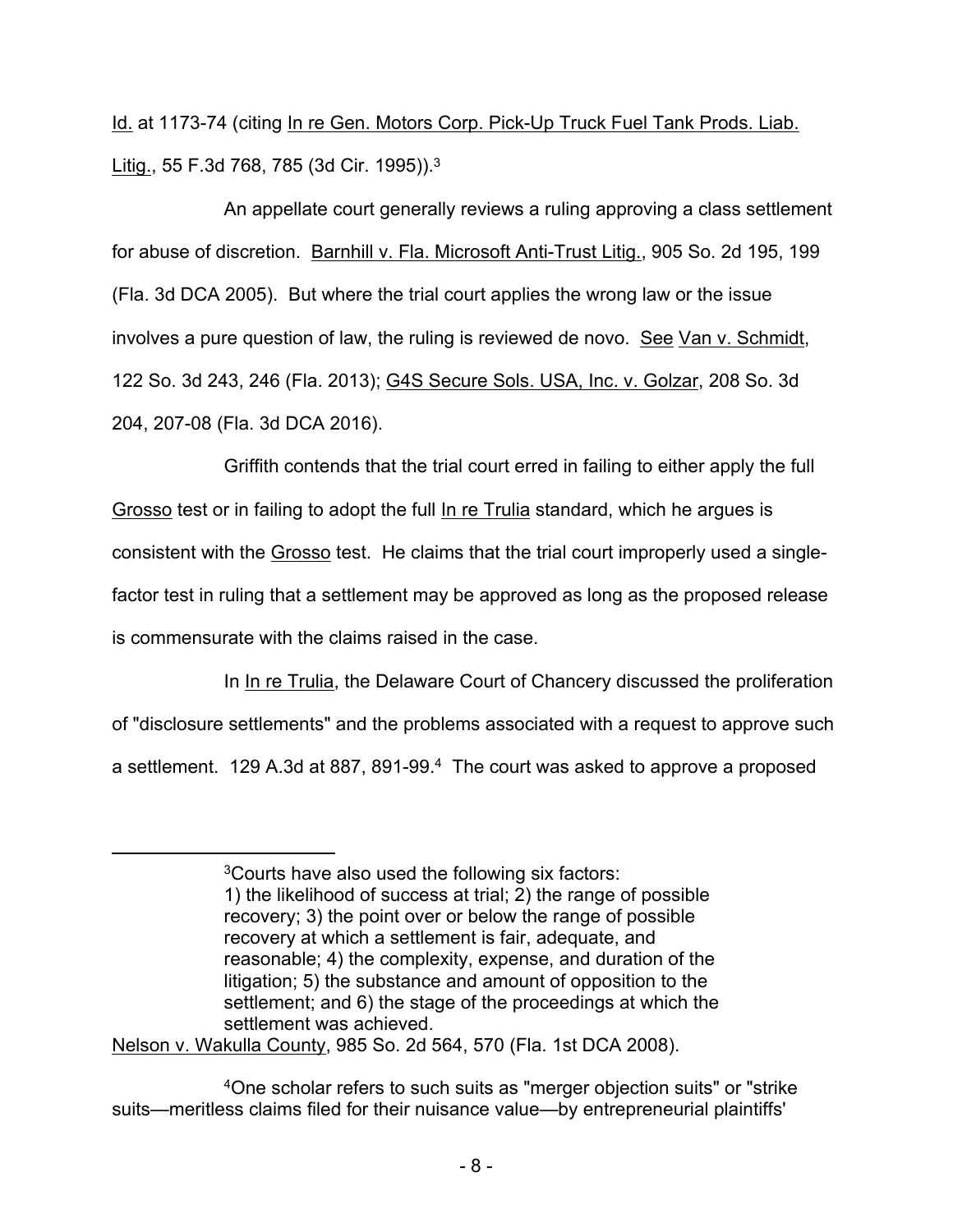settlement of a class action brought by shareholders of Trulia, Inc., for breach of fiduciary duty relating to a proposed merger with Zillow, Inc. 129 A.3d at 887-88. The parties engaged in limited discovery, and within four months after the complaint was filed, the shareholders entered into an agreement to settle. Id. at 887.

> In essence, Trulia agreed to supplement the proxy materials disseminated to its stockholders before they voted on the proposed transaction to include some additional information that theoretically would allow the stockholders to be better informed in exercising their franchise rights. In exchange, plaintiffs dropped their motion to preliminarily enjoin the transaction and agreed to provide a release of claims on behalf of a proposed class of Trulia's stockholders. If approved, the settlement will not provide Trulia stockholders with any economic benefits. The only money that would change hands is the payment of a fee to plaintiffs' counsel.

Id. at 887. The agreement provided that plaintiffs' counsel could seek an award of

attorney's fees and expenses up to \$375,000. Id. at 889-90.

The Court of Chancery explained that "disclosure settlements" are

becoming increasingly more common:

Today, the public announcement of virtually every transaction involving the acquisition of a public corporation provokes a flurry of class action lawsuits alleging that the target's directors breached their fiduciary duties by agreeing

attorneys." Browning Jeffries, The Plaintiff's Lawyer's Transaction Tax: The New Cost of Doing Business in Public Company Deals, 11 Berkeley Bus. L.J. 55, 56 (Sept. 2014).

[I]n this new rash of suits, frequently entrepreneurial plaintiffs' attorneys are filing boilerplate complaints for the sole purpose of capitalizing on their ability to hold up the transaction and perhaps force a quick settlement. Because the litigation threatens the consummation of the deal if not resolved quickly and because corporations may view the settlement amount as a drop in the bucket compared to the overall transaction amount, defendants are motivated to settle even meritless claims.

Id. at 57-58 (footnotes omitted). Through the assessment of attorneys' fees, these suits impose "what amounts to a transaction tax" on corporate merger deals. Id. at 108.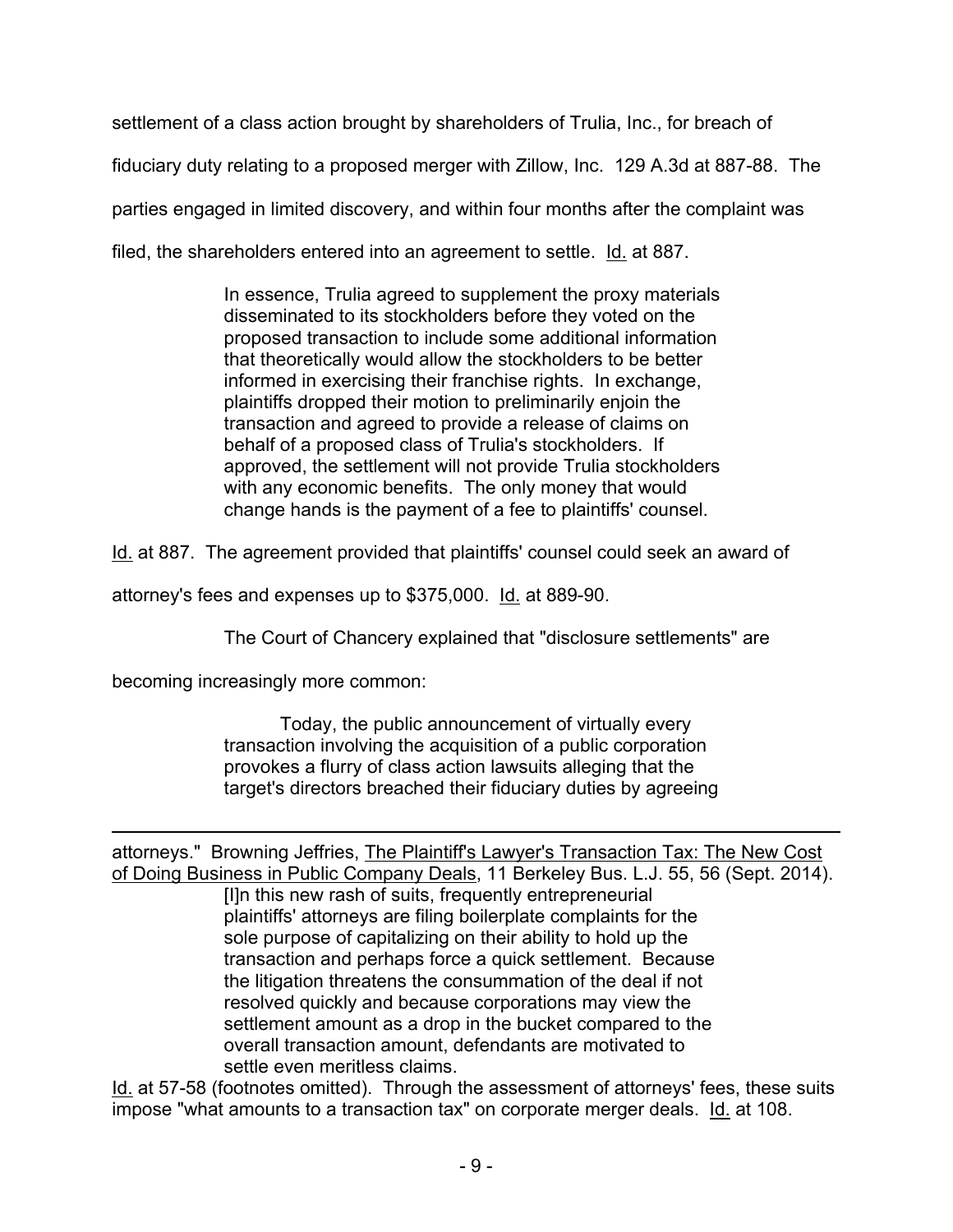to sell the corporation for an unfair price. On occasion, although it is relatively infrequent, such litigation has generated meaningful economic benefits for stockholders when, for example, the integrity of a sales process has been corrupted by conflicts of interest on the part of corporate fiduciaries or their advisors. But far too often such litigation serves no useful purpose for stockholders. Instead, it serves only to generate fees for certain lawyers who are regular players in the enterprise of routinely filing hastily drafted complaints on behalf of stockholders on the heels of the public announcement of a deal and settling quickly on terms that yield no monetary compensation to the stockholders they represent.

. . . .

In just the past decade, the percentage of transactions of \$100 million or more that have triggered stockholder litigation in this country has more than doubled, from 39.3% in 2005 to a peak of 94.9% in 2014. Only recently has the percentage decreased, falling to 87.7% in 2015 due to a decline near the end of the year. In Delaware, the percentage of such cases settled solely on the basis of supplemental disclosures grew significantly from 45.4% in 2005 to a high of 76.0% in 2012, and only recently has seen some decline. The increased prevalence of deal litigation and disclosure settlements has drawn the attention of academics, practitioners, and the judiciary.

Id. at 891-92, 894-95 (footnotes omitted). The court explained how such settlements

are achieved in these class action lawsuits:

In such lawsuits, plaintiffs' leverage is the threat of an injunction to prevent a transaction from closing. Faced with that threat, defendants are incentivized to settle quickly in order to mitigate the considerable expense of litigation and the distraction it entails, to achieve closing certainty, and to obtain broad releases as a form of "deal insurance." . . . .

Once the litigation is on an expedited track and the prospect of an injunction hearing looms, the most common currency used to procure a settlement is the issuance of supplemental disclosures to the target's stockholders before they are asked to vote on the proposed transaction. The theory behind making these disclosures is that, by having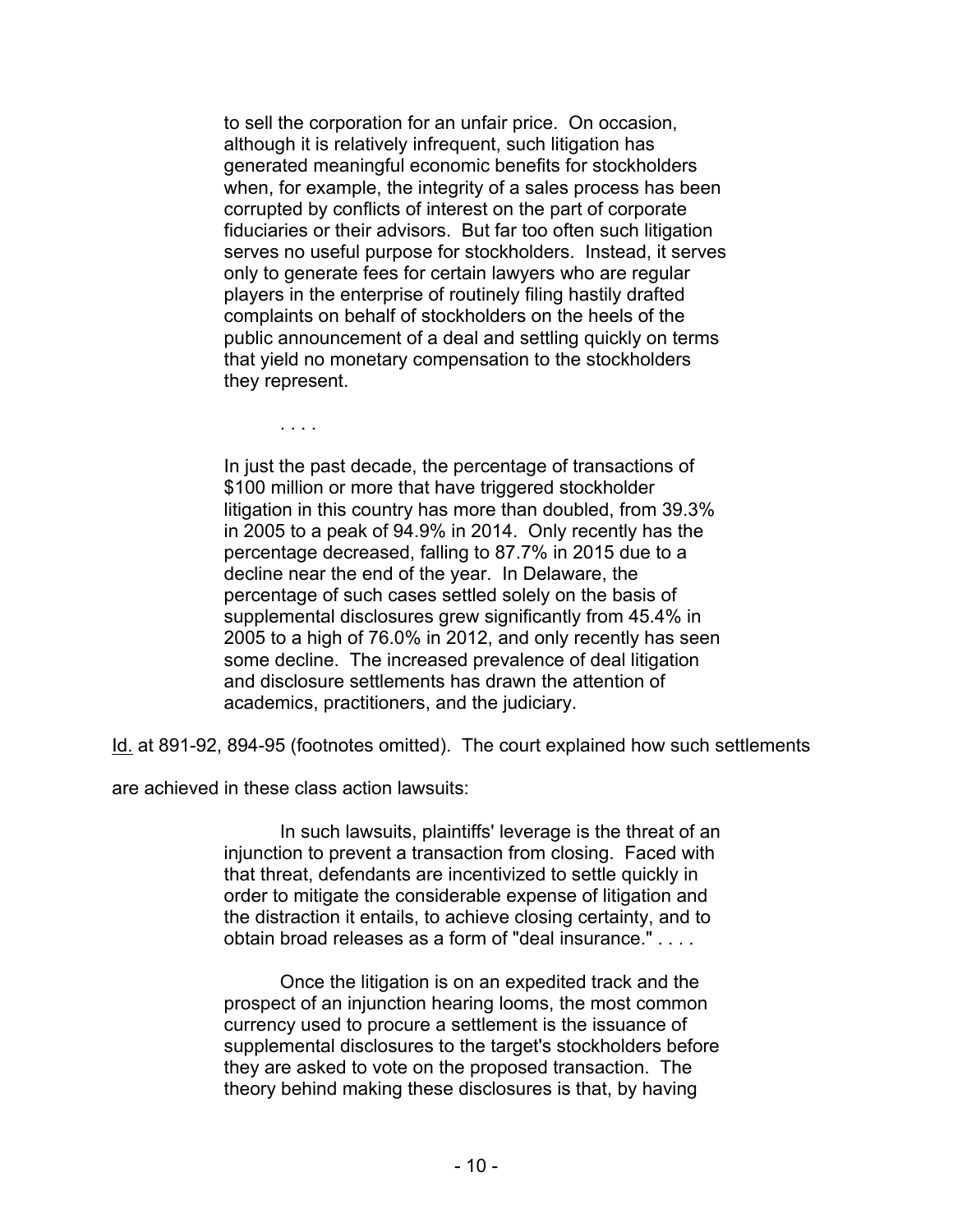the additional information, stockholders will be better informed when exercising their franchise rights. Given the Court's historical practice of approving disclosure settlements when the additional information is not material, and indeed may be of only minor value to the stockholders, providing supplemental disclosures is a particularly easy "give" for defendants to make in exchange for a release.

Id. at 892-93 (footnotes omitted). The court further explained that "[o]nce an

agreement-in-principle is struck to settle for supplemental disclosures, the litigation

takes on an entirely different, non-adversarial character," which the court described as

problematic. Id. at 893.

The lack of an adversarial process often requires that the Court become essentially a forensic examiner of proxy materials so that it can play devil's advocate in probing the value of the "get" for stockholders in a proposed disclosure settlement. . . . In an adversarial process, defendants, armed with the help of their financial advisors, would be quick to contextualize the omissions [in the original disclosures] and point out why the missing details are immaterial (and may even be unhelpful) given [information] already disclosed in the proxy. In the settlement context, however, it falls to law-trained judges to attempt to perform this function, however crudely, as best they can.

Id. at 894. The court opined that these dynamics and the court's willingness to approve

such settlements "have caused deal litigation to explode in the United States beyond

the realm of reason." Id.

The court concluded that in light of the concerns expressed above,

disclosure settlements should be met with disfavor "unless the supplemental disclosures

address a plainly material misrepresentation or omission[] and the subject matter of the

proposed release is narrowly circumscribed to encompass nothing more than disclosure

claims and fiduciary duty claims concerning the sale process, if the record shows that

such claims have been investigated sufficiently." Id. at 898. The supplemental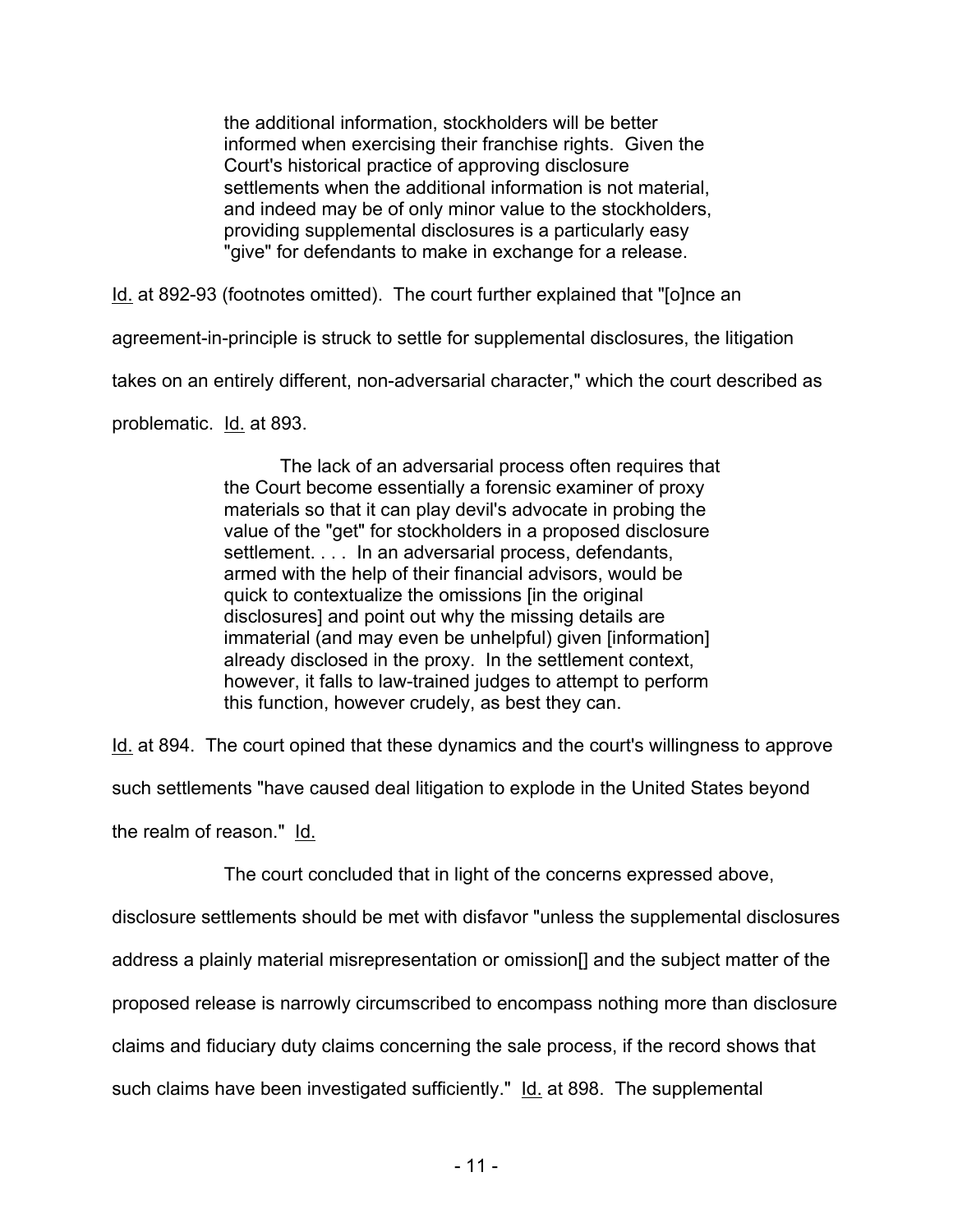information will be considered plainly material "if there is a substantial likelihood that a reasonable shareholder would consider it important in deciding how to vote" or, in other words, if "from the perspective of a reasonable stockholder, there is a substantial likelihood that it 'significantly alter[s] the "total mix" of information made available.' " Id. at 899 (alteration in original) (first quoting Rosenblatt v. Getty Oil Co., 493 A.2d 929, 944 (Del. 1985); and then quoting Arnold v. Soc'y for Sav. Bancorp, 650 A.2d 1270, 1277 (Del. 1994)).

The court analyzed the supplemental disclosures in that case and found them to be immaterial. The court therefore declined to approve the proposed class settlement, concluding that the terms were not "fair or reasonable to the affected class members." Id. at 887, 907. In other words, "from the perspective of Trulia's stockholders, the 'get' in the form of the [s]upplemental [d]isclosures does not provide adequate consideration to warrant the 'give' of providing a release of claims." Id. at 907.

The Seventh Circuit applied the In re Trulia decision in rejecting a proposed class settlement in what the court termed a "strike suit" or "deal litigation." Hays v. Walgreen Co., 832 F.3d 718, 721 (7th Cir. 2016). The court noted that

> [o]ften the suit asks primarily or even exclusively for disclosure of details of the proposed transaction that could, in principle at least, affect shareholder approval of the transaction. But almost all such suits are designed to end and very quickly too—in a settlement in which class counsel receive fees and the shareholders receive additional disclosures concerning the proposed transaction. The disclosures may be largely or even entirely worthless to the shareholders, in which event even a modest award of attorneys' fees (\$370,000 in this case) is excessive and the settlement should therefore be disapproved by the district judge.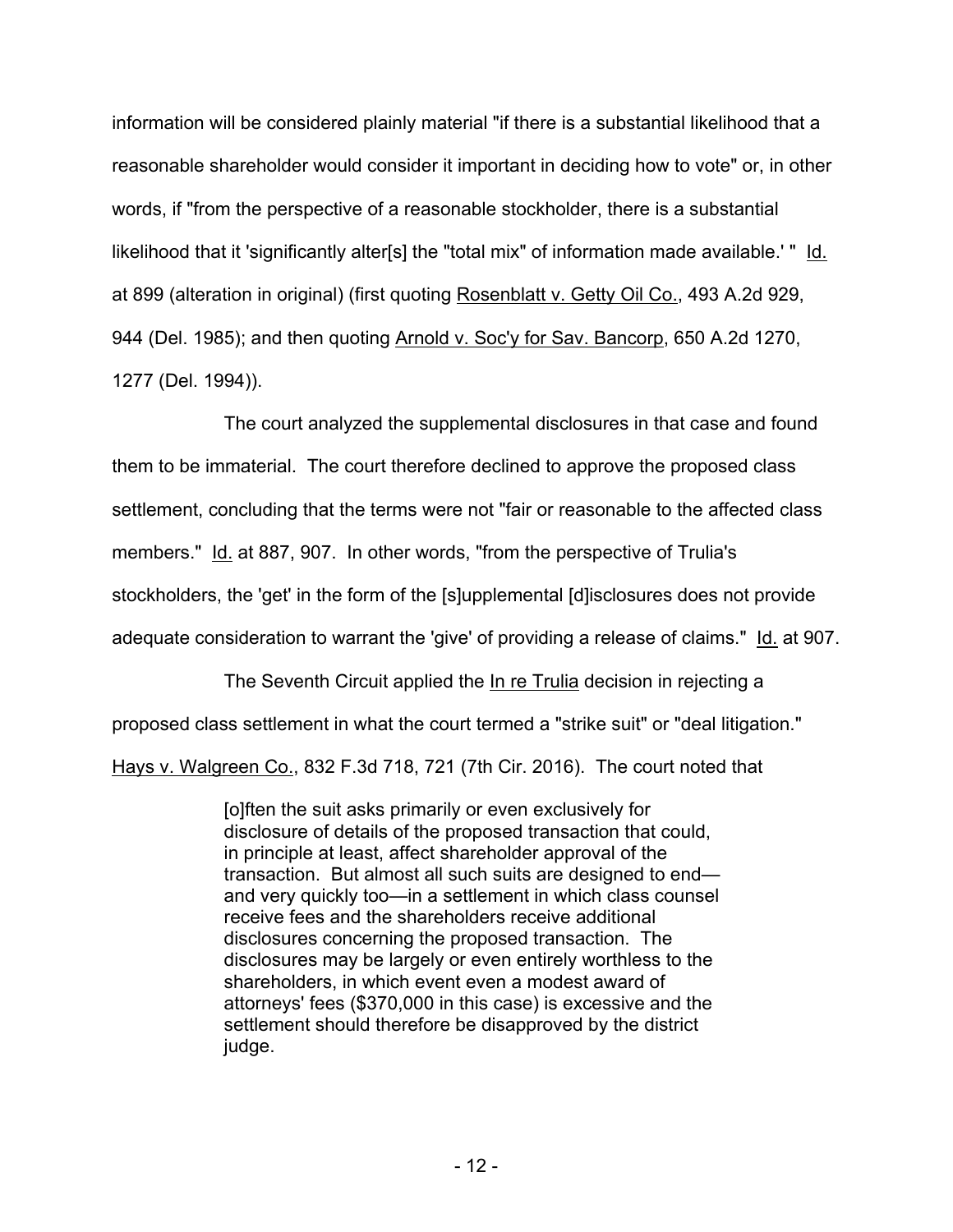Id. Recognizing that "Delaware's Court of Chancery sees many more cases involving large transactions by public companies than the federal courts of [the Seventh Circuit]," the court adopted the standard set forth in In re Trulia. Id. at 725. The court emphasized that "the misrepresentation or omission that the supplemental disclosures correct must be 'plainly material.' " Id. (quoting In re Trulia, 129 A.3d at 898-99). "If immaterial their correction does nothing for the shareholders. And we add that it's not enough that the disclosures address the misrepresentation or omissions: they must correct them." Id. Because the supplemental disclosures in that case did not correct a plainly material misrepresentation or omission in the original disclosure, the circuit court reversed the district court's ruling approving the settlement. Id. at 725-76.

As noted by the trial court in its order in this case, the extent to which the

In re Trulia decision applies in Florida is a question of first impression in the appellate

courts.<sup>5</sup> In deciding whether to apply the In re Trulia standard to the instant case, we

<sup>5</sup>We note that one Florida trial court has considered a disclosure settlement and reached a similar conclusion as the court did in In re Trulia. Fruchter v. Fla. Progress Corp., No. 99-6167CI-20, 2002 WL 1558220 (Fla. 6th Cir. Ct. Mar. 20, 2002). The trial court declined to certify the class, approve a stipulated settlement, and award fees to plaintiff's counsel. In declining to approve the settlement, the trial court stated the following:

<sup>[</sup>T]he [s]tipulation of [s]ettlement contains no compensation or relief for the class members. Indeed, all of the evidence suggests that class members are in precisely the same financial and legal position today, as they would have been had this litigation never been filed. In spite of the fact that it is devoid of benefits for the class members, [c]lass [c]ounsel has urged this court to approve the settlement, grant the [d]efendants their res judicata and presumably grant him several hundred thousand dollars in attorney's fees. This action appears to be the class litigation equivalent of the "Squeegee boys" who used to frequent major urban intersections and who would run up to a stopped car, splash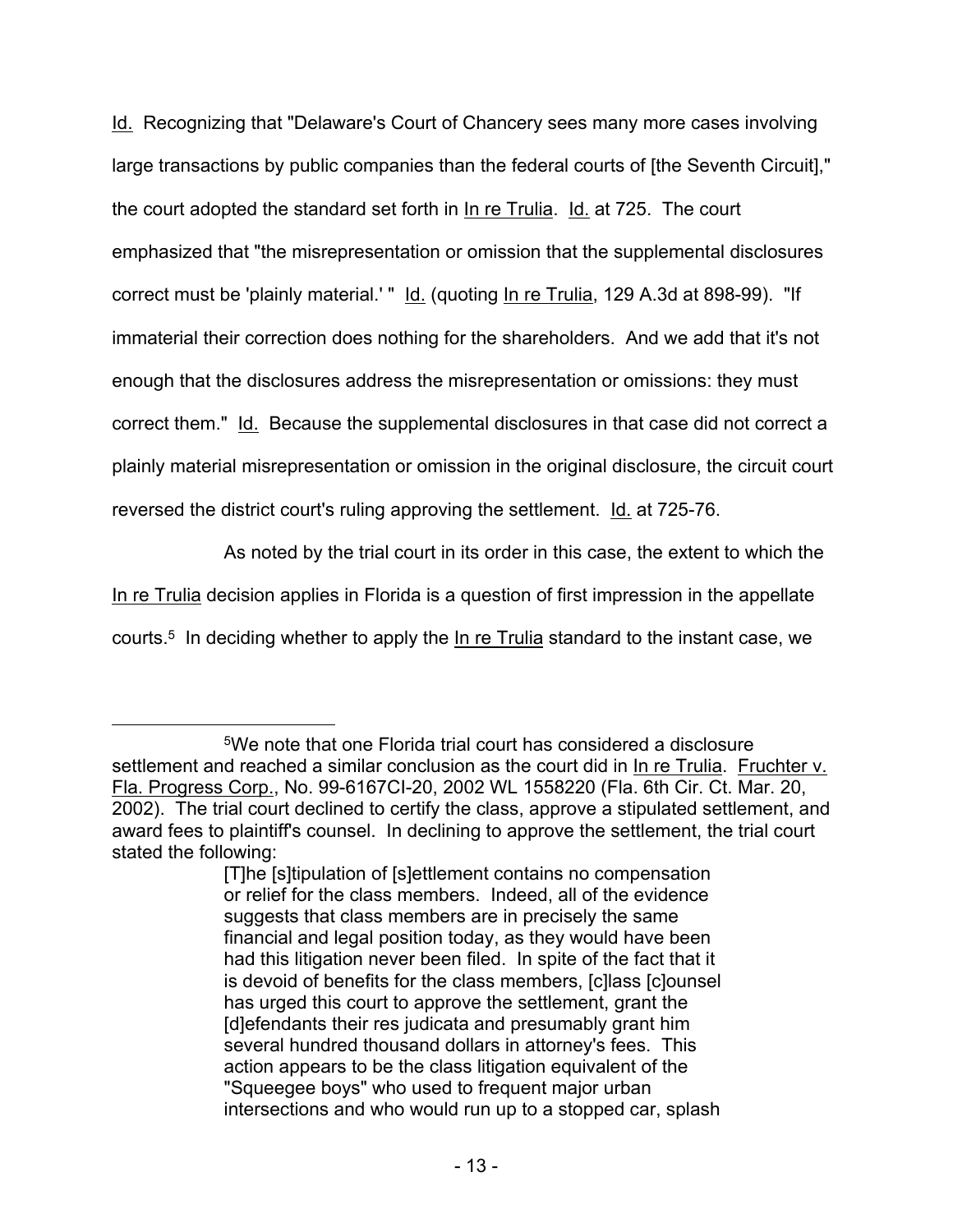recognize the complexity of merger litigation and the Delaware courts' expertise in such matters. See In re Trulia, 129 A.3d at 899 (explaining that the Delaware Court of Chancery has "extensive experience in adjudicating cases of this nature"). In the past, "[t]he Florida courts have relied upon Delaware corporate law to establish their own corporate doctrines." Connolly v. Agostino's Ristorante, Inc., 775 So. 2d 387, 388 n.1 (Fla. 2d DCA 2000) (quoting Int'l Ins. Co. v. Johns, 874 F.2d 1447, 1459 n.22 (11th Cir.  $1989)$ ).<sup>6</sup> In light of the above considerations and the lack of specific guidance in Florida regarding disclosure settlements, we adopt the standard set forth in the well-reasoned In re Trulia decision and clarified in the Hays decision. We conclude that when a Florida trial court is asked to approve a disclosure settlement in a class action merger lawsuit, in order for a disclosure settlement to pass muster, the supplemental disclosures must address and correct a plainly material misrepresentation or omission and the subject matter of the proposed release must be narrowly circumscribed to encompass nothing more than disclosure claims and fiduciary duty claims concerning the sale process, if the record shows that such claims have been investigated sufficiently.<sup>7</sup>

> soapy water on its perfectly clean windshield and expect payment for the uninvited service of wiping it off.

### Id. at \*10.

<sup>6</sup>And regarding the Hays decision, we note that "Florida courts often look to federal cases for guidance as persuasive authority on issues regarding class actions." Barnhill, 905 So. 2d at 198.

<sup>7</sup>The In re Trulia/Hays standard specific to disclosure settlements is not inconsistent with the more general Grosso standard. But because the In re Trulia/Hays standard is more tailored to disclosure settlements, it should be applied in such cases.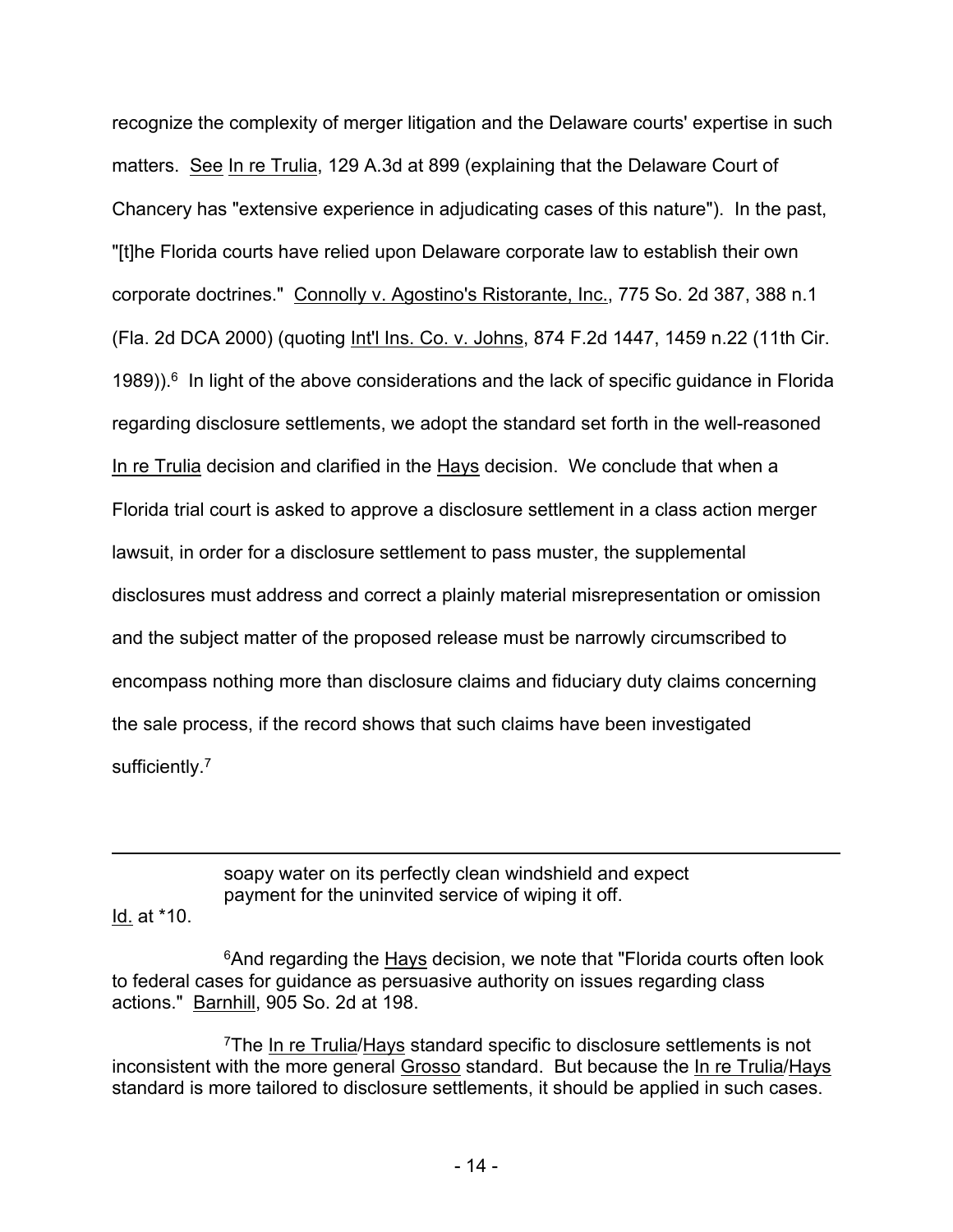Although the trial court acknowledged In re Trulia, the trial court applied only part of the standard; the trial court focused only on the release of claims. The trial court failed to assess the value of the supplemental disclosures. $8$  The danger in focusing solely on the release is that a meritless action may be settled as long as the release is related to the claims. This test permits plaintiffs in deal litigation to prevail on any settlement and seek attorneys' fees as a result, no matter how meager the consideration, as long as the plaintiffs tailor the release to the claims raised in the litigation. This methodology contributes to the spawning of this type of litigation. Further, the trial court did not consider whether the released claims, which should be narrowly tailored to the complaint, had been investigated sufficiently, as evidenced by its lack of findings on this issue.

The trial court did not consider the supplemental disclosures that Quality provided to shareholders in August 2015. In order for the settlement to be approved, those supplemental disclosures must have contained information that corrected a misrepresentation or omission in the original disclosures and that information must have been of such a nature that a reasonable shareholder would likely have considered it important in deciding how to vote on the merger. Because we now hold that the In re Trulia standard is applicable and because the trial court's ruling is based, at least in part, on an incorrect legal standard, we reverse the trial court's approval of the settlement and remand for the trial court to apply the proper standard. See Thompson v. Douds, 852 So. 2d 299, 305 (Fla. 2d DCA 2003) ("Usually when a trial court applies

<sup>&</sup>lt;sup>8</sup>We note that despite acknowledging Grosso, the trial court did not consider the supplemental disclosures under the Grosso factors generally applicable to class action settlements.